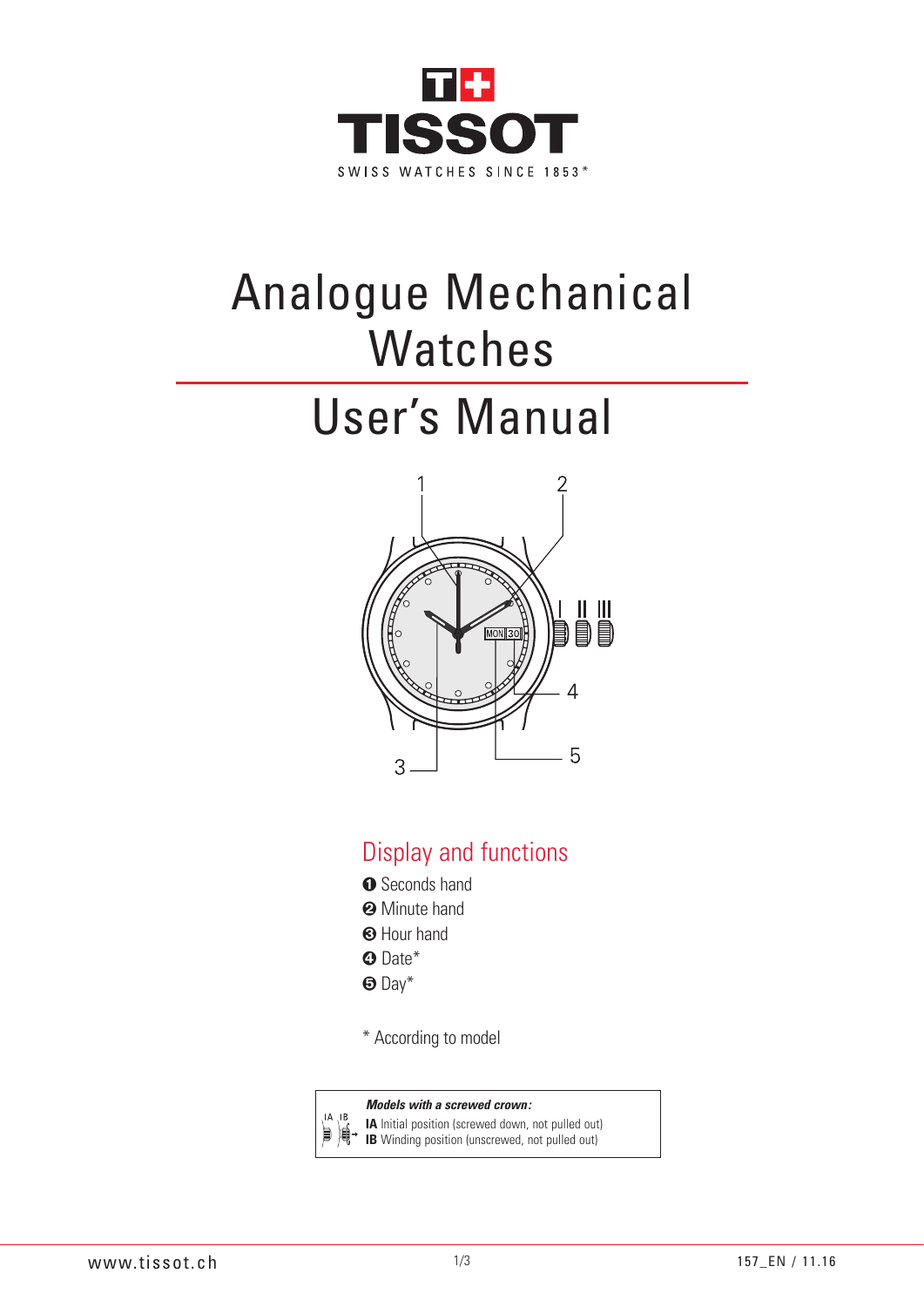

## **Congratulations**

We congratulate you on choosing a TISSOT® watch, a Swiss brand among the most highly renowned in the world. Meticulously designed, using only the highest quality materials and components, your watch is protected against shocks and impacts, variations in temperature, water and dust.

To ensure that your watch operates with perfect precision for many years to come, we recommend that you pay careful attention to the advice provided hereafter.

This user manual applies to all **TISSOT® mechanical watches (hand-wound or automatic)**. Please refer to the explanations relating specifically to your watch model.

## **Winding**

## **Models with screwed crown**

To ensure even better water resistance, certain models are fitted with a screwed crown. Before setting the time, winding or setting the date\* or day\*, you must first unscrew the crown into position **IB**.

#### **Important: After every operation, the crown must be screwed back in to maintain the water-resistance of the watch.**

#### **Hand-wound mechanical watches**

Hand-wound watches must be wound regularly by hand in order to remain in continuous operation (e.g. every morning before putting the watch on your wrist). To do so, pull the crown into position **I** and turn it forward until it locks. The power reserve of fully wound mechanical movements varies from 36 to 80 hours, depending on the models.

#### **Automatic mechanical watches**

Your watch must be wound manually if it has stopped or not been worn for several days, in order to ensure that your watch remains in continuous operation during periods of low activity (e.g. during sleep).

In these cases, turn the crown through 30 revolutions forward or backward, depending on the model, in position **I**. The automatic winding system will then ensure that the movement is fully wound if the watch is on your wrist. It is also possible to fully wind an automatic watch manually by means of the winding crown. However, please note that automatic movements have a slipping spring, which disengages the winding system (the crown can be turned infinitely) once the movement has been fully wound. Generally speaking, 80 revolutions of the crown are enough to fully wind most automatic mechanical watches.

**The efficiency of the automatic winding system of a mechanical movement depends on the wrist movements of the person wearing the watch. Do not deliberately shake your automatic watch to wind it; this has no effect and could damage the watch.** 

## **Settings**

**NB: Please take account of the information above if your watch is fitted with a screwed crown.**

### **Setting the time**

Pull the crown out to position **III** and turn it in either direction until the desired time is displayed.

On certain models with a seconds hand, you can synchronize it with an official time signal (radio/ TV/Internet). When the crown is pulled out to position **III**, the seconds hand is stopped. Once the time is synchronised, push the crown back into position **I** (and screw it back in on models with a screwed crown).

**Note:** certain calibres do not have a "stop seconds" mechanism. To synchronise them, you need to turn the crown backward slightly and hold back the tension, thereby stopping the seconds hand. You then need only release the tension when the display matches the time signal.

#### **Rapid correction of the date\* and day\***

#### **NB: Do not perform a rapid date correction between 22:00 and 02:00.**

Pull the crown out to position **II** and turn it clockwise until the desired date is displayed, or counterclockwise to correct the day. During this operation, your watch will keep operating, so you will not need to adjust the time.

## Technical information

## **Power reserve**

TISSOT® Automatic watches draw their energy from an oscillating weight which is activated in response to the natural movements of your wrist. This weight keeps the watch wound. Automatic watches do not need a battery. Depending on the model, the power reserve varies from 36 to 80 hours.

### **Accuracy**

The accuracy of a mechanical watch depends on the movements and habits of the person wearing it, and so it can vary. A TISSOT® qualified watchmaker can adjust the accuracy of a watch within the TISSOT® tolerance thresholds. Most watches which are not certified chronometers have an average accuracy tolerance of around -10/+30 seconds per day.

A chronometer is a precision mechanical watch which has obtained an official certificate issued by COSC (Contrôle Officiel Suisse des Chronomètres), after its movement has passed several accuracy tests in various positions and at various temperatures, as well as waterresistance tests performed in the laboratory for 15 days and 15 nights. To be awarded the title of chronometer, the average accuracy of a mechanical movement must be between -4/+6 seconds per day.

## Water-resistance

TISSOT® watches are designed to withstand a pressure of up to 3 bar (30 m / 100 ft), 5 bar (50 m / 165 ft), 10 bar (100 m / 330 ft), 20 bar (200 m / 660 ft) or 30 bar (300 m / 1000 ft), depending on the information shown on the case-back.

A watch cannot be permanently guaranteed absolutely water-resistant. It may be affected by ageing of the gaskets or by an accidental impact on the watch. We recommend that you have your watch's water resistance checked once a year by an approved TISSOT® service centre.

## Care and maintenance

### **Temperature**

Do not expose your watch to sudden temperature changes (exposure to sunlight followed by immersion in cold water) or extreme temperatures (over 60°C (140°F) or below 0°C (32°F)).

### **Magnetic fields**

Do not expose your watch to intense magnetic fields such as those generated by loudspeakers, mobile phones, computers, refrigerators or other electromagnetic appliances.

## **Shocks and impacts**

Avoid thermal shocks or impacts, since they may harm your watch. In the event of a violent impact please have your watch checked by an approved TISSOT® service centre.